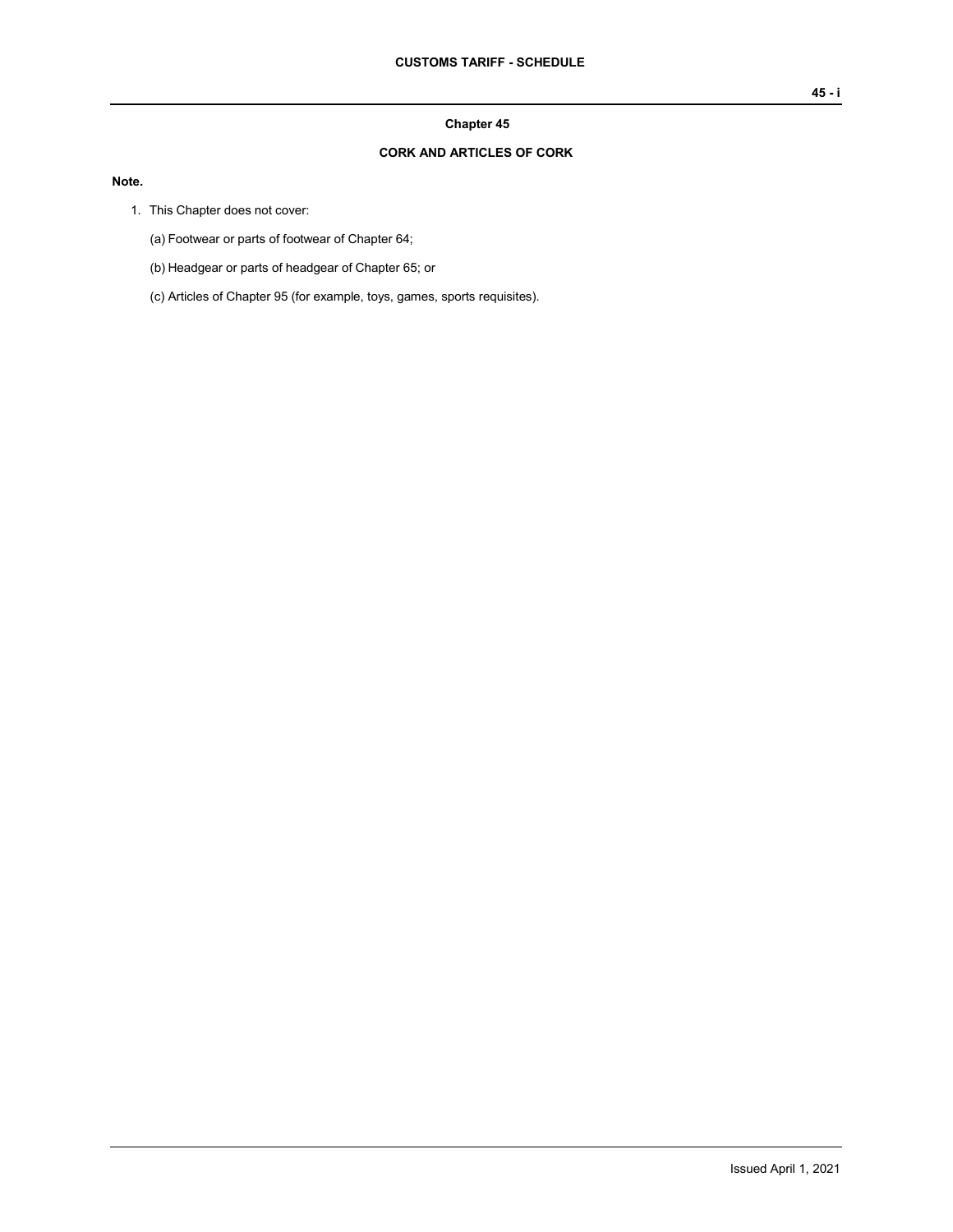## **CUSTOMS TARIFF - SCHEDULE**

| <b>Tariff</b><br>Item | SS | <b>Description of Goods</b>                                                                                                                                                                | Unit of<br>Meas. | <b>MFN</b><br>Tariff | <b>Applicable</b><br><b>Preferential Tariffs</b>                                                                               |
|-----------------------|----|--------------------------------------------------------------------------------------------------------------------------------------------------------------------------------------------|------------------|----------------------|--------------------------------------------------------------------------------------------------------------------------------|
| 45.01                 |    | Natural cork, raw or simply prepared; waste cork; crushed, granulated<br>or ground cork.                                                                                                   |                  |                      |                                                                                                                                |
|                       |    | 4501.10.00 00 -Natural cork, raw or simply prepared                                                                                                                                        |                  | Free                 | CCCT, LDCT, GPT,<br>UST, MXT, CIAT, CT,<br>CRT, IT, NT, SLT, PT,<br>COLT, JT, PAT, HNT,<br>KRT, CEUT, UAT,<br>CPTPT, UKT: Free |
| 4501.90.00 00 -Other  |    |                                                                                                                                                                                            |                  | Free                 | CCCT, LDCT, GPT,<br>UST, MXT, CIAT, CT,<br>CRT, IT, NT, SLT, PT,<br>COLT, JT, PAT, HNT,<br>KRT, CEUT, UAT,<br>CPTPT, UKT: Free |
|                       |    | 4502.00.00 00 Natural cork, debacked or roughly squared, or in rectangular (including<br>square) blocks, plates, sheets or strip, (including sharp-edged blanks<br>for corks or stoppers). |                  | Free                 | CCCT, LDCT, GPT,<br>UST, MXT, CIAT, CT,<br>CRT, IT, NT, SLT, PT,<br>COLT, JT, PAT, HNT,<br>KRT, CEUT, UAT,<br>CPTPT, UKT: Free |
| 45.03                 |    | Articles of natural cork.                                                                                                                                                                  |                  |                      |                                                                                                                                |
|                       |    | 4503.10.00 00 - Corks and stoppers                                                                                                                                                         | KGM              | Free                 | CCCT, LDCT, GPT,<br>UST, MXT, CIAT, CT,<br>CRT, IT, NT, SLT, PT,<br>COLT, JT, PAT, HNT,<br>KRT, CEUT, UAT,<br>CPTPT, UKT: Free |
| 4503.90.00 00 -Other  |    |                                                                                                                                                                                            |                  | Free                 | CCCT, LDCT, GPT,<br>UST, MXT, CIAT, CT,<br>CRT, IT, NT, SLT, PT,<br>COLT, JT, PAT, HNT,<br>KRT, CEUT, UAT,<br>CPTPT, UKT: Free |
| 45.04                 |    | Agglomerated cork (with or without a binding substance) and articles of<br>agglomerated cork.                                                                                              |                  |                      |                                                                                                                                |
|                       |    | 4504.10.00 00 -Blocks, plates, sheets and strip; tiles of any shape; solid cylinders,<br>including discs                                                                                   | <b>KGM</b>       | Free                 | CCCT, LDCT, GPT,<br>UST, MXT, CIAT, CT,<br>CRT, IT, NT, SLT, PT,<br>COLT, JT, PAT, HNT,<br>KRT, CEUT, UAT,<br>CPTPT, UKT: Free |